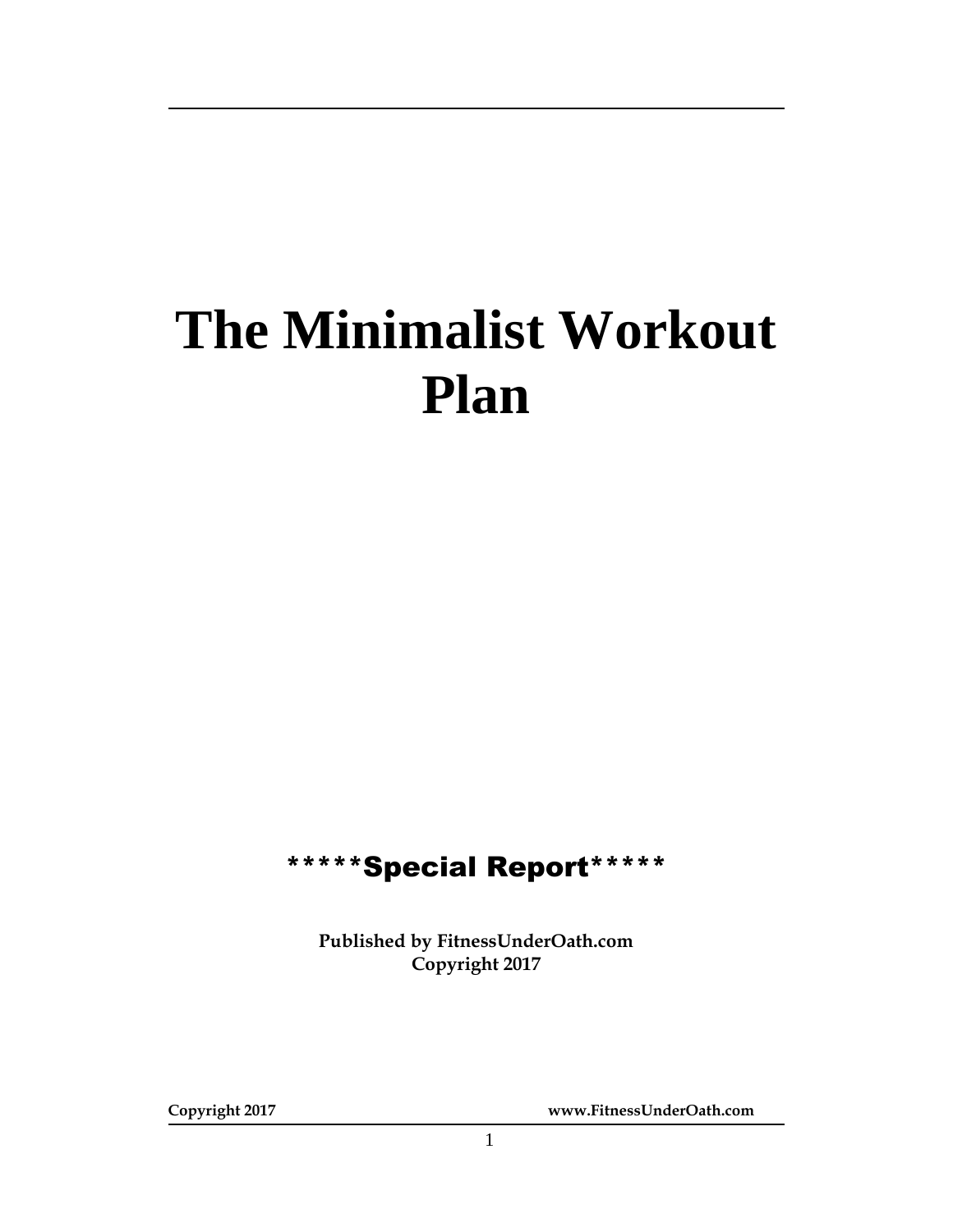### **Bonus Report: The Minimalist Workout Plan**



Psss… wanna hear a secret?

Lean in close because there's an entire BILLION dollar industry that doesn't want you know this fact.

You ready?

Here it is:

#### **Exercise does NOT make you lean.**

Yeah, I know. I know. There are millions of paid professionals who want to convince you otherwise. The Zumba teacher, the personal trainer, the yoga instructor….they all get PAID to see you exercise.

So naturally, they will violently disagree with this thought.

But here's the thing: They're wrong.

Sorry but it's the truth. Here I'll prove it to you.

Do you know how many calories the average adult consumes per day? 2,640. And by the way, that's a self-reported figure. Which means it's probably LOW.

Ok, now guess how many calories you'll burn if you run a marathon. Yes, 26.2 freakin' miles. 2,600!

Let me put it this way – if you go out and run a marathon tomorrow morning… but then eat an average number of calories afterward… you will essentially "undo" 26.2 miles of torture.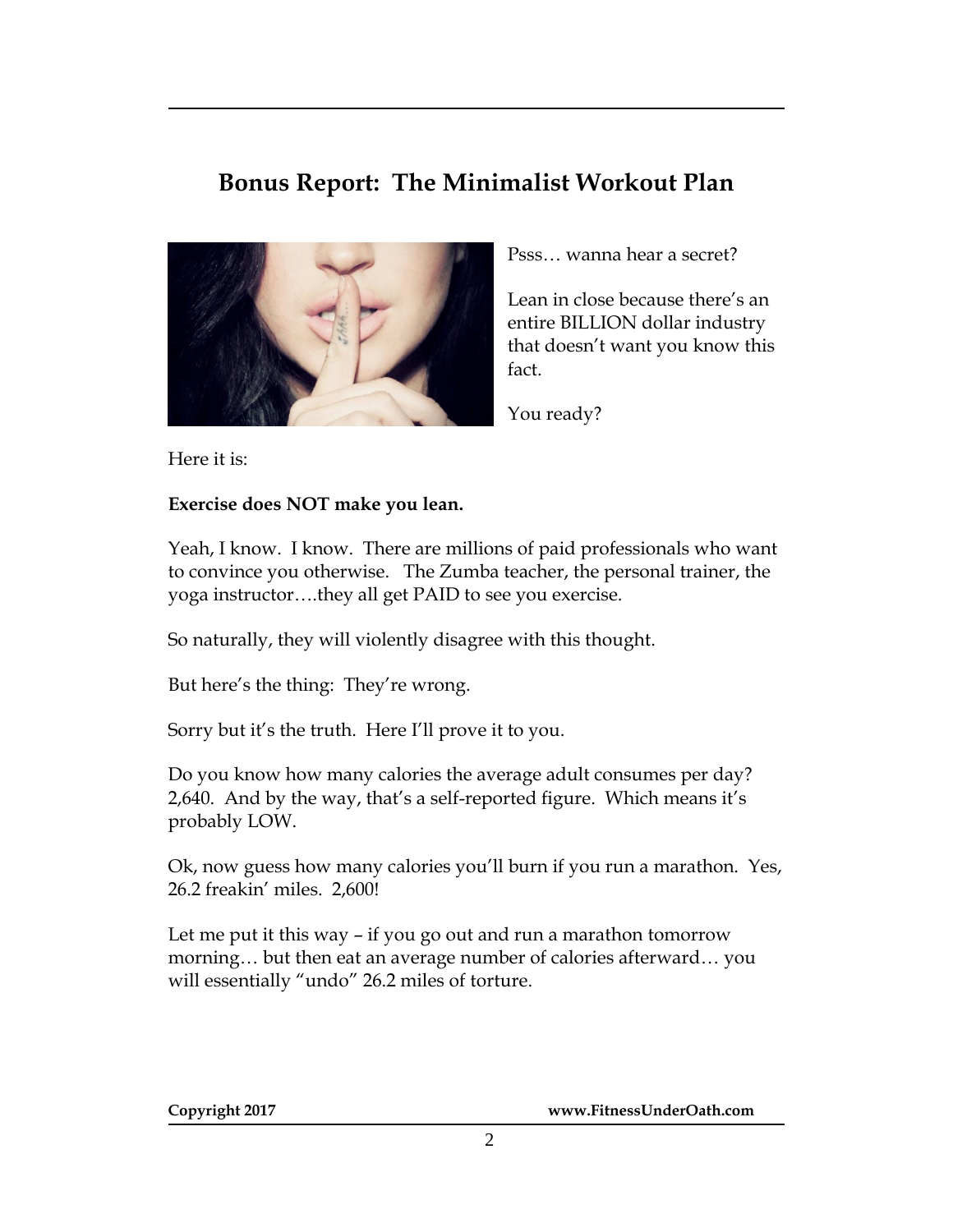Now, I'm not saying you should never exercise. Exercise is extremely important for building muscle, achieving optimal health and all around happiness in general.

But it is NOT going to make you lean. Now – knowing that exercise is not going to make you lean… but that it is still important… does it make sense to spend 10, 15 or even 20 hour a week at the gym or on the treadmill?

Of course not.

So instead here's a minimalist workout program – that takes just 10-15 minutes twice per week. Enjoy.

I like this one because it requires zero equipment and takes very little time.

But this short and simple workout can yield incredible results.

Don't be fooled by the simplicity of this workout. If you do this workout 2-3 per week, you'll witness an incredible transformation.

Let's get into it:

Lace up your running shoes and head outside. For this workout, you need 100 yards of space. American readers will recognize this as the length of a football field. Don't get caught up finding the precise distance.

Start with 10 push-ups. As quick as you can after the last one, pop to your feet and run 100 yards. How fast? Depends on what kind of shape you're in. Sprint if you can, or run fast... or just jog. After 100 yards, come to a stop, drop down and do another 10 push-ups.

Pop up, run the 100 yards back... and... you guessed it... 10 pushups.

Repeat this cycle until you've done 40 total push-ups and run approximately 400 yards. (So "down and back" twice.)

This is be harder than you imagine at first. But you'll adapt quickly. Here's an evil twist that will make this short little workout even tougher: If you happen to be doing this routine on near a playground with football goal posts or soccer goal posts, you can use those to chin-ups. So then you can do 10 push-ups, run 100 yards, 10 chin-ups, run 100 yard, etc. Don't look now but

**Copyright 2017 www.FitnessUnderOath.com**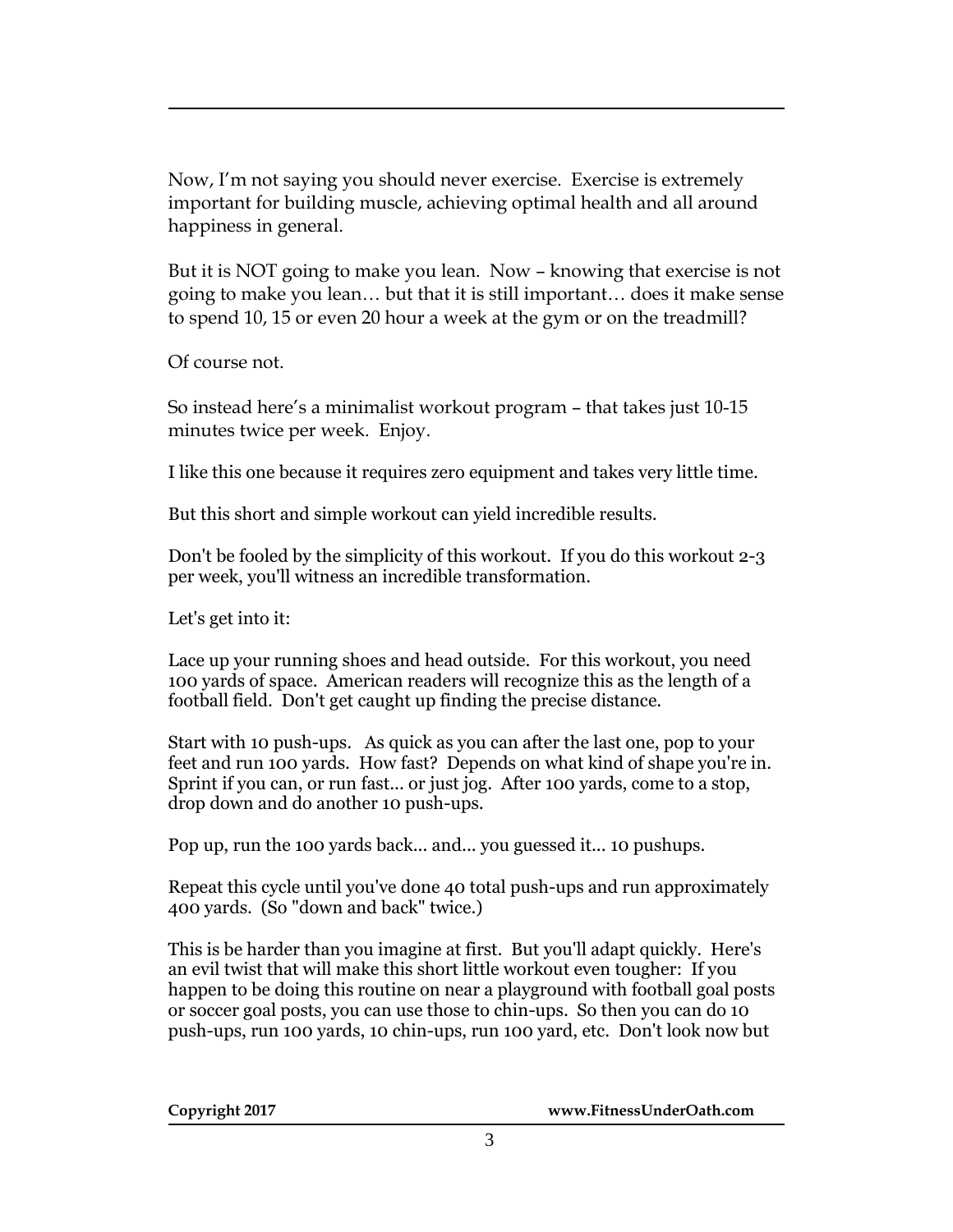that's nearly a complete full body workout that you can do at the local park for free.

Plus, you'll be amazed at how switching from upper body strength movements to lower body sprint movements can blowtorch your body fat.

So if you're looking a short and not-so-sweet workout that you can do anywhere and nearly anytime, give this one a try. OR.... if you have no intention of giving up the free weights but still want a way to melt away excess body fat quickly, do this workout 3x a week for 3 weeks and you'll be amazed.

There you have it – the ultra-minimalist workout that can give you the body you want (WHEN COMBINED WITH A PROPER DIET) and takes just a few minutes a week.

Matt Marshall [www.FitnessUnderOath.com](http://www.fitnessunderoath.com/)